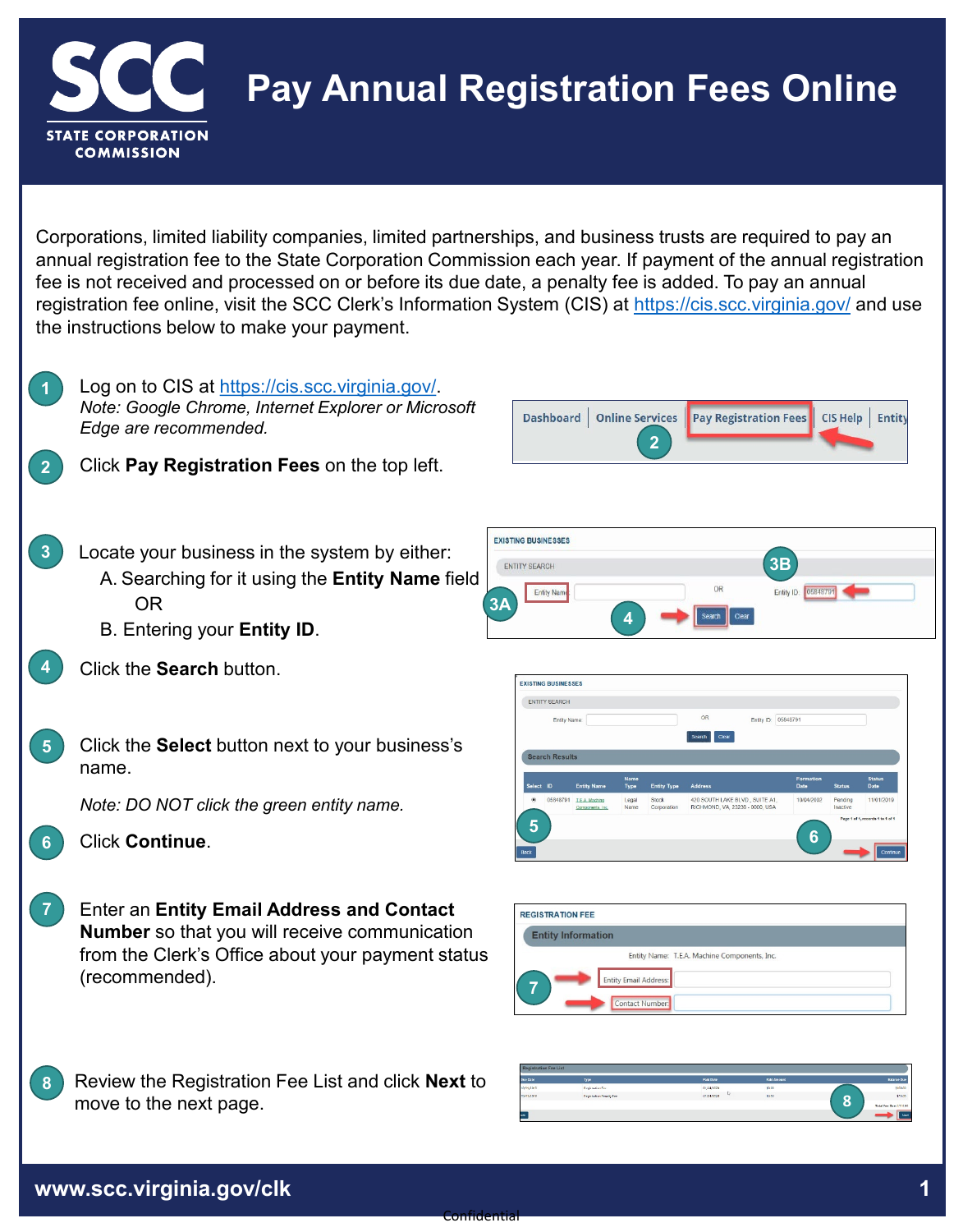## **Pay Annual Registration Fees Online**